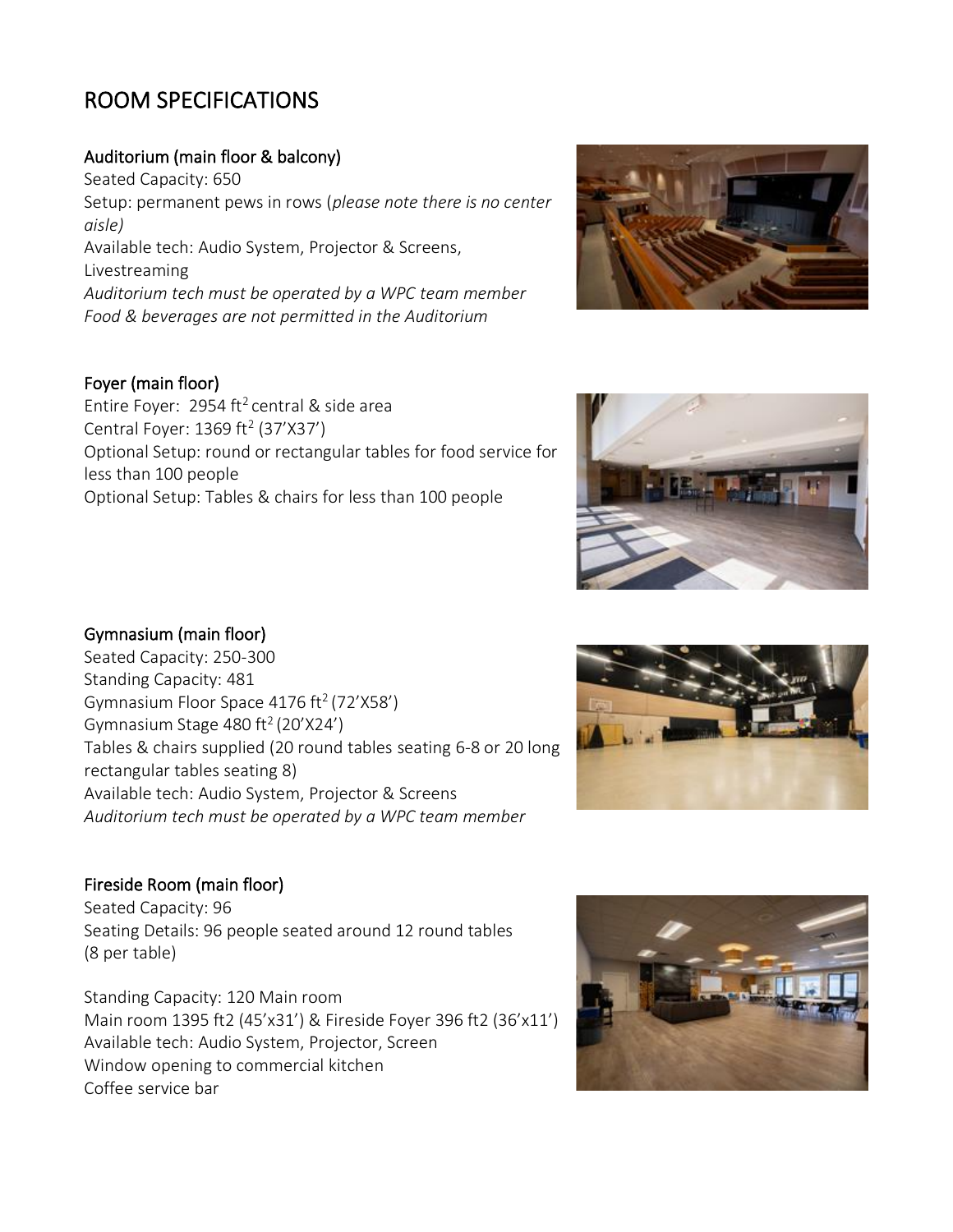#### Commercial Kitchen (main floor)

*A Kitchen Supervisor with a Food Safe Certificate is required* Stainless steel working surfaces 2 Ranges 3 Fridges Heating Trays Commercial Sanitizer Assorted kitchenware Dishes, cutlery (400 place settings) Triple industrial sink Imperial commercial range True commercial refrigerators x Deep freezer



#### Upper Room (second floor)

Seated Capacity: 50 Standing Capacity: 100 Main area 1620 ft<sup>2</sup> (45'x36') Stage 189 ft<sup>2</sup> (21'x9') Kitchen Servery area 684 ft<sup>2</sup> (36'x19') Available tech: Audio System, TV Optional Setup: 8 Square tables seating 8 or 10 Long rectangular tables seating 6-8 Optional Kitchen Servery available for additional fee (See Rental Fee Structure).



#### Upper Room Servery Kitchen (second floor)

*A Kitchen Supervisor with a Food Safe Certificate is required Available for rental with Upper Room* Household fridge Household oven Freezer Microwave General dishes Coffee machine with supplies